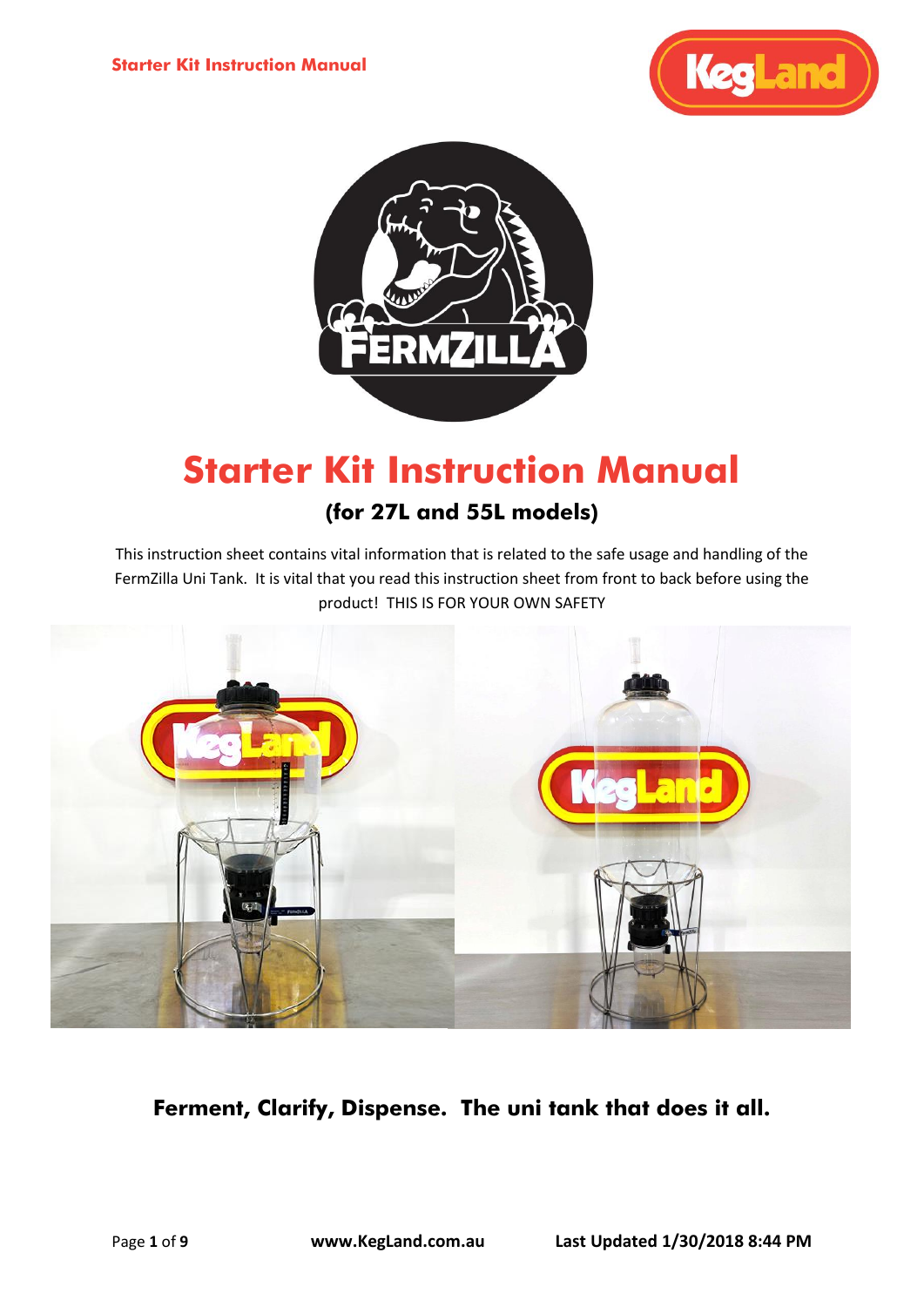

# **WARNINGS**

- 1. Only wash the fermenter with cold water. Do not clean, wash or sanitise the fermenter with water that is above  $50^{\circ}$ C (122 $^{\circ}$ F).
- 2. Under no circumstances apply more than 2.5bar (35PSI) to the fermenter tank.
- 3. Do not connect an unregulated pressure source.
- 4. If you connect external pressure source ensure it has independent PRV pre-set to 45psi or below.
- 5. Do not tamper with pressure relief valve. Only use the red colored supplied by KegLand.
- 6. If the fermenter is scratched, damaged or has been under any physical duress; do not use the fermenter under pressure.
- 7. Keep the fermenter out of direct sun or heat. Do not expose to UV rays of any sort.
- 8. If you use the fermenter under pressure hydro test the fermenter every 24months to ensure it is safe to use.
- 9. Only use chemical cleaners and sanitizers that are approved by Kegland. These include: a) Super Kill Ethyl Sanitiser Spray (KL05371)
	- b) StellarSan (mixed to the correct specification) (KL05357)
	- c) StellarClean (KL05494)

... Or contact www.kegland.com.au for more information regarding other compatible chemical cleaning products.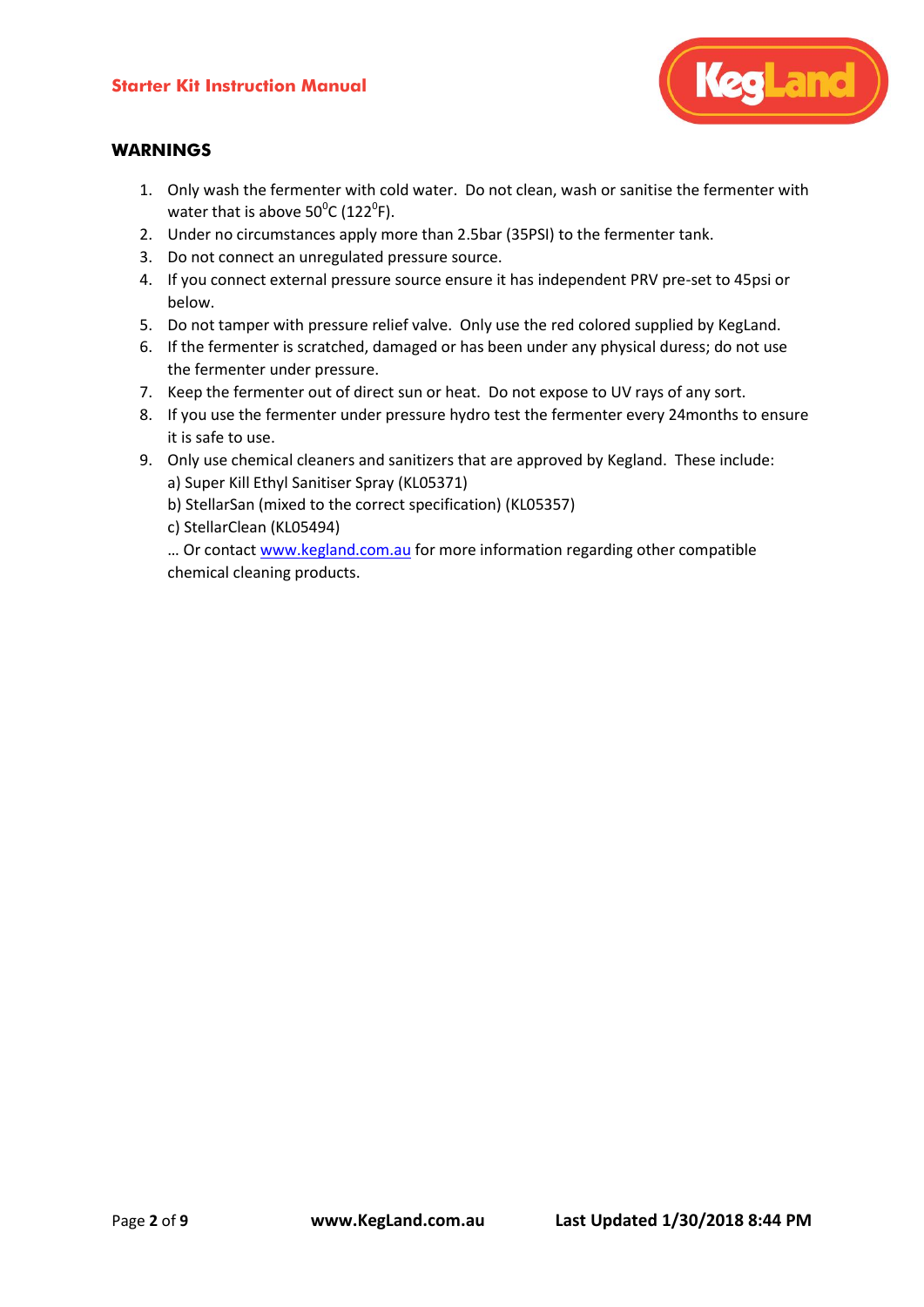Three Piece AirLock (KL01595) & Black Cap & Fitted Gromet

> Threaded Lid Ring (KL11396) & FlatLid (KL11402) & Lid O-Ring (KL12669)

Replacement Standard Tank (KL11327 – 27L PET) (KL11334 – 55L PET)

Replacement High Temperature Tank (KL11341 – 27L PEN) (KL11358 – 55L PEN)

*NOTE: High temperature tank is sold separately as an upgrade. This is recommended if you want to use the FermZilla for elevated temperatures up to 100C (212F)*

304 Stainless 8 Leg Stand (KL11419)





Cornelius Type Pressure Relief (PRV) RED 35psi/2.5bar

> Liquid/Gas Ball Lock Post Carbonation Cap Assembly (KL10788 – Plastic) (KL00826 – Stainless)

*NOTE: This is sold separately as an upgrade the starter kit. This is recommended for fermenting under pressure. Standard plastic bottle caps can be used here too.*

Silicone Dip Tube & Stainless Float Assembly for 55L and 27L.

*NOTE: This is sold separately as an upgrade the starter kit. This is recommended for fermenting under pressure.*

Butterfly Dump Valve Assembly (KL11389)

1L Collection Collection Container with Lid, Caps and O-ring) (KL11365)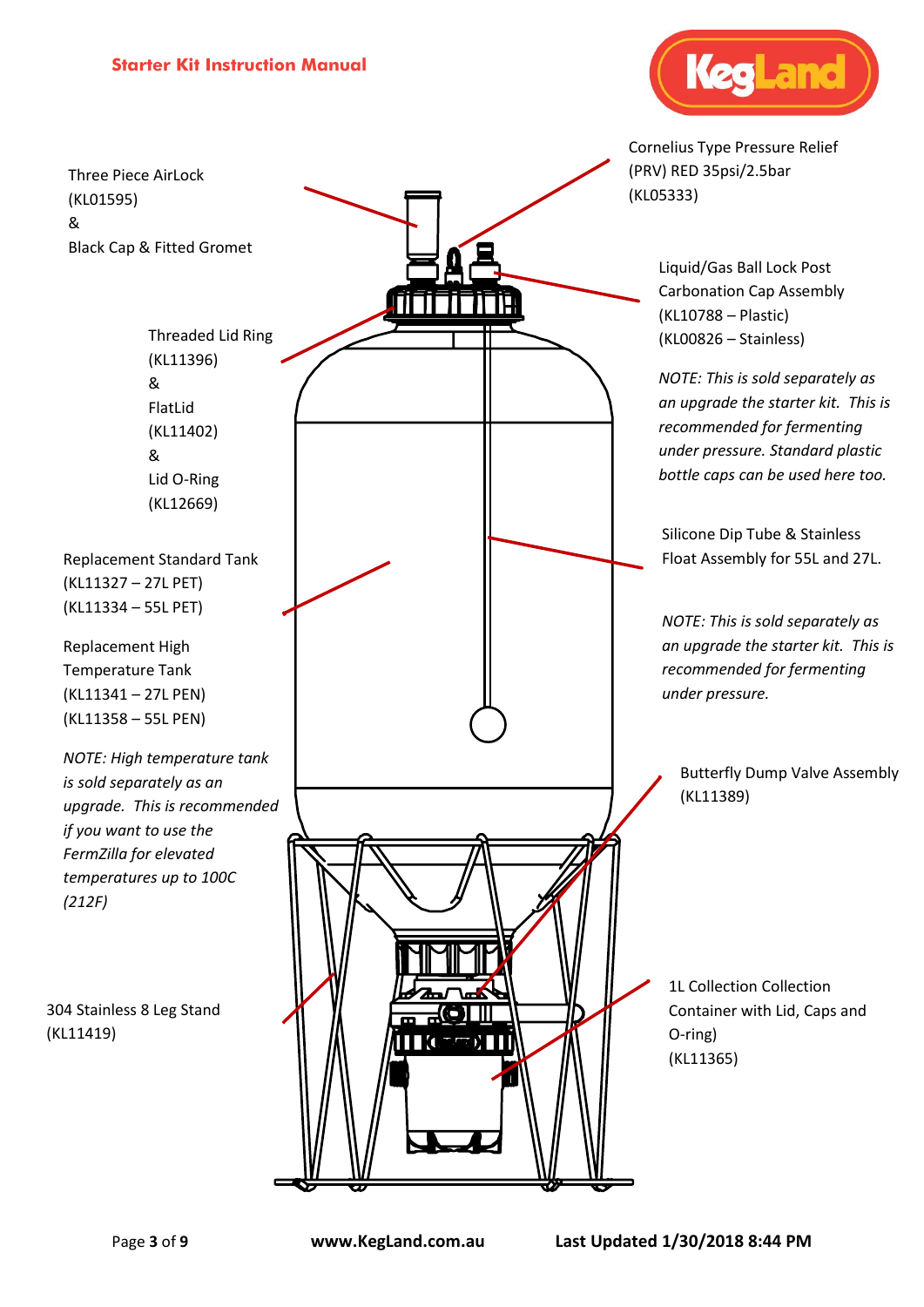

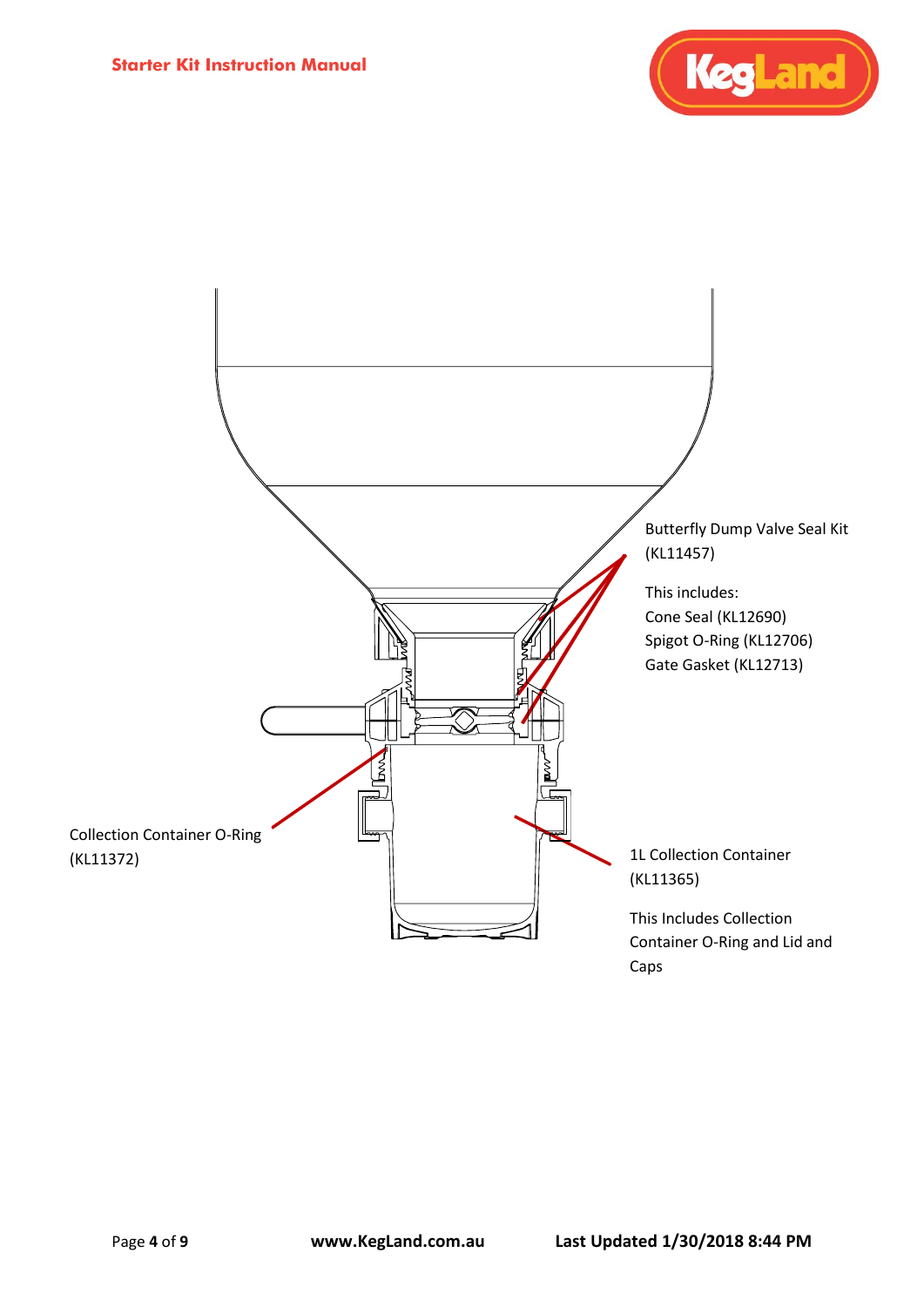

# **FermZilla – Lid Assembly**

- 1. Ensure the lid assembly has the o-ring attached.
- 2. Apply some food grade lubricant to the oring to extend the life of this o-ring and threads.
- 3. Place the lid onto the neck of the tank and screw down the threaded lid ring.
- 4. Use one of the bottle caps to close of one of the holes in the lid.
- 5. Ensure the Red PRV is placed into the pressure relief valve.
- 6. Push the three piece air-lock into the silicone bung then push both parts into the remaining hole in the lid.

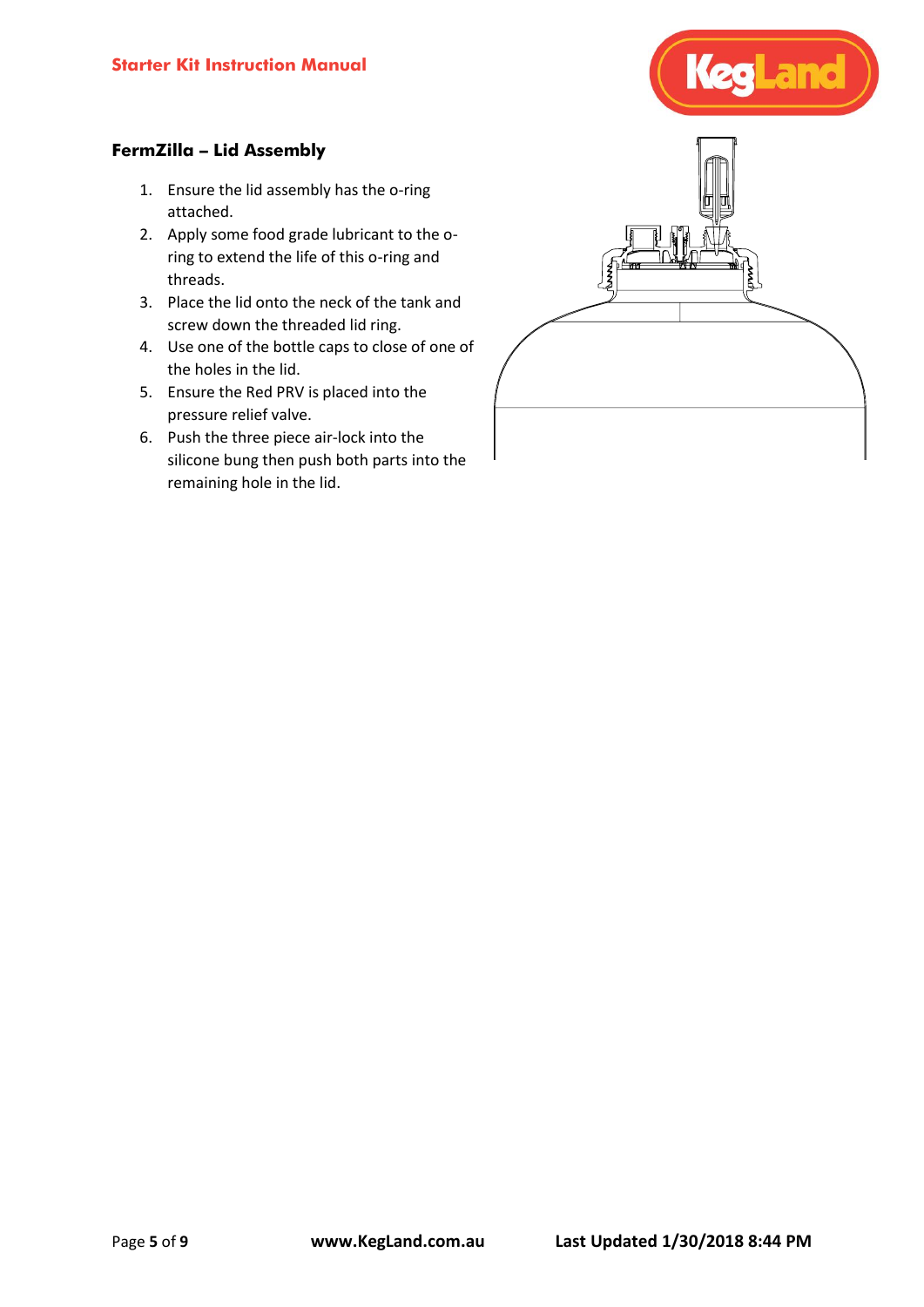

# **FermZilla – Dump Valve Assembly**

1. Ensure the double threaded spigot has both the o-ring around the base and the cone shaped seal around the conical part of the threaded spigot. (see below)



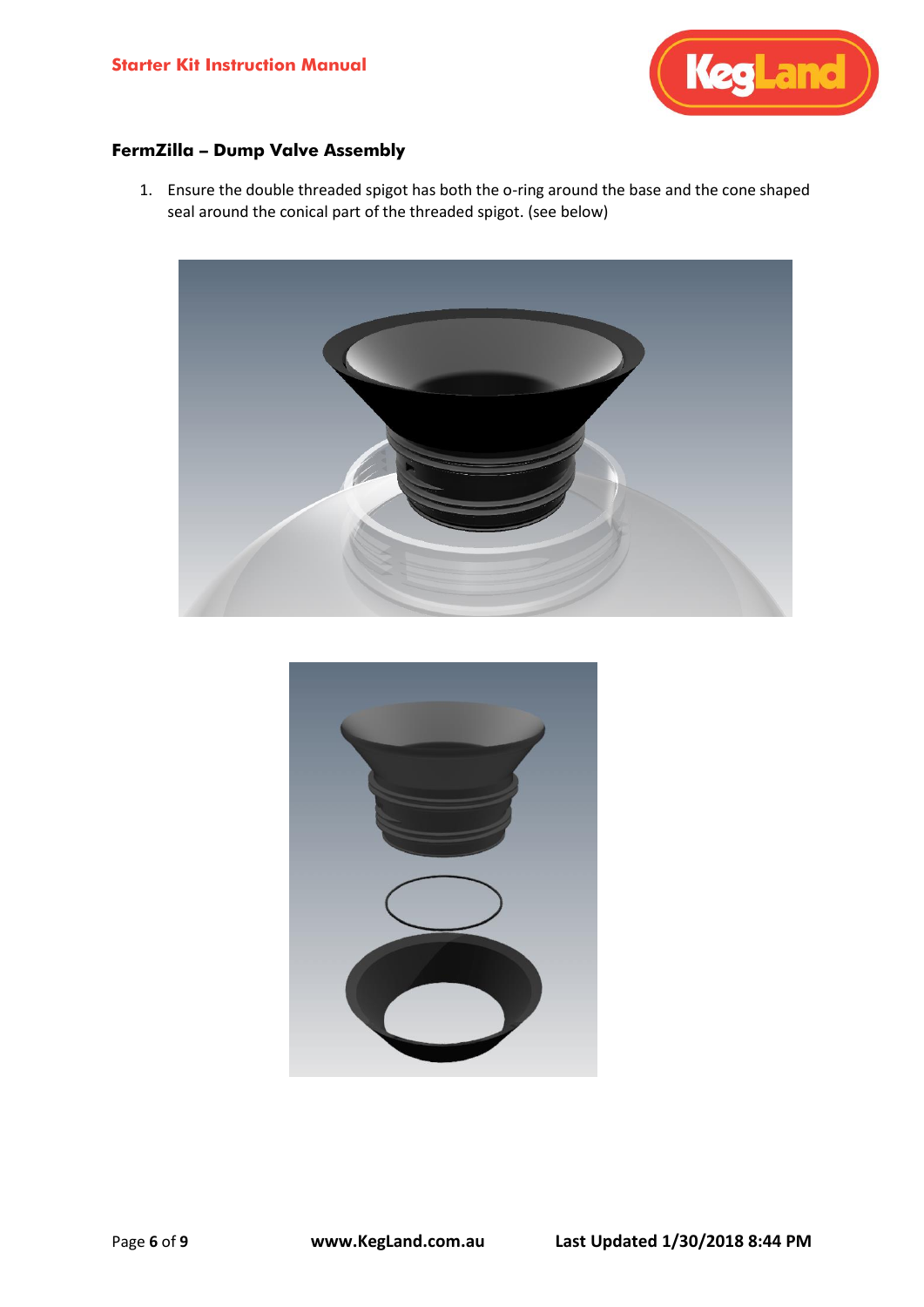

2. Once the threaded spigot sticks out the bottom of the FermZilla use the thread ring to secure the spigot onto the tank.

> **NOTE**: This is a **LEFT HAND THREAD**. This has been designed with a left hand thread so it does not come undone when you tighten the Butterfly Valve Assembly onto the Dump Valve Adaptor. Do up the Thread Ring hand tight. This should be all that is required to get a good seal. (see right) This has been designed so that when pressure increases inside the tank the seal pushes harder against the tank. For this reason it is not important to



overtighten this part of the fermenter.

3. Locate the butterfly dump valve and screw this onto the spigot. This is a **RIGHT HAND THREAD**. Screw this onto the spigot firmly. Once again do not over tighten this fitting as additional tightness will not improve the sealing performance.

NOTE: When the handle on the butterfly dump valve is horizontal the gate is closed. When the handle is in the vertical position the gate is open.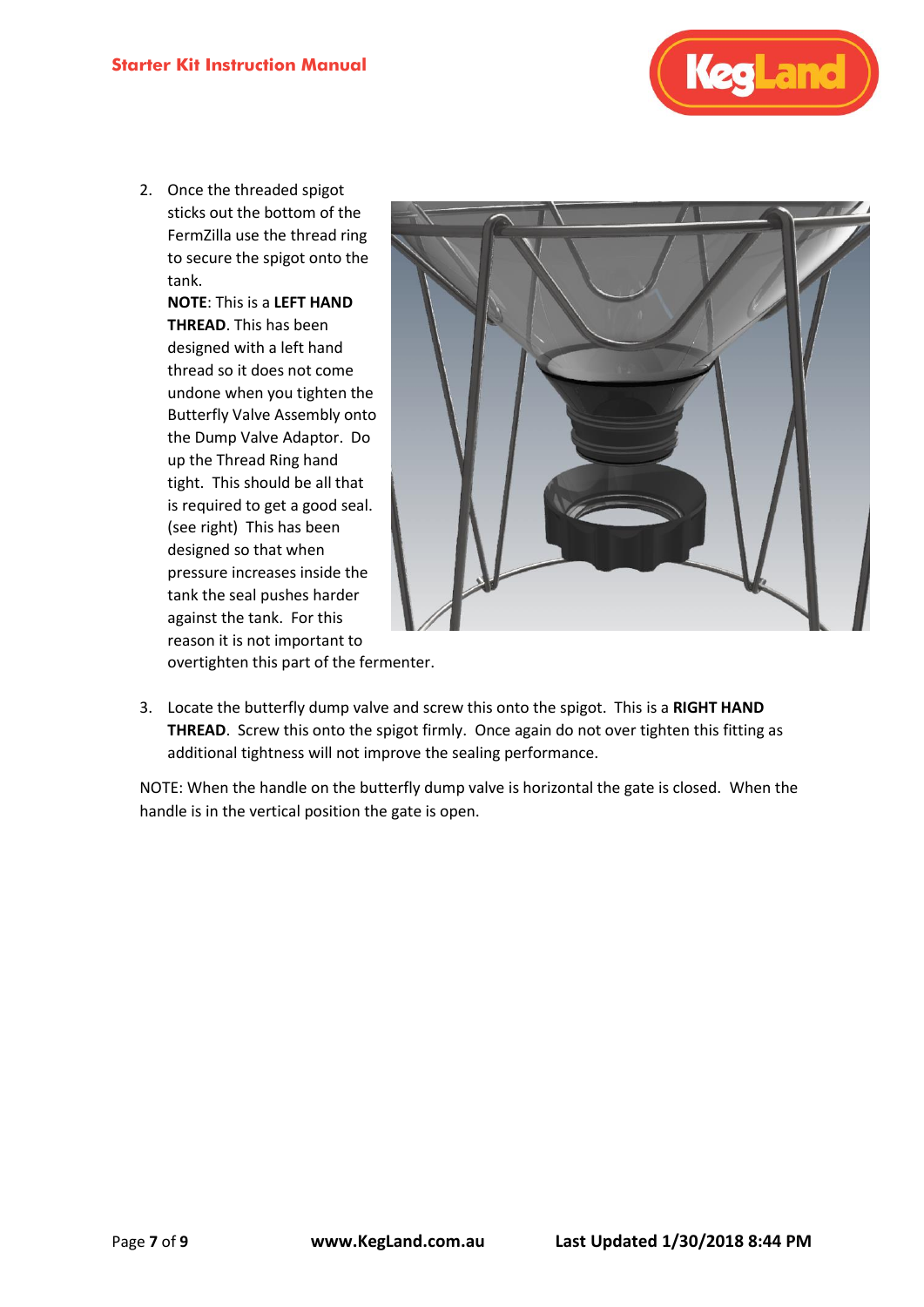

## **FermZilla – Collection Container**

The collection bottle has several uses. It's primary function is to collect and harvest yeast however it can also be used for other purposes such as:

- 1. Reagent Bottle
- 2. Dry Hopping Bottle
- 3. Beer Sampling Bottle
- 4. Collection and disposal of unwanted trub or hop material
- 5. Carbonation of small samples of product
- 6. Yeast culturing container

The FermZilla collection container has also conveniently manufactured with heat resistant Tritan plastic meaning it's not only robust and chemical resistant, but also heat resistant and will handle extended contact in hot water 100C (212F)

#### **Yeast Harvesting**

- 1. In order to harvest yeast simply screw the yeast collection bottle onto the Butterfly Valve. You can insert this bottle right from the start of fermentation.
- 2. Fermentation is no different to any other fermenter. Once the wort is inside the fermenter pitch yeast as you would normally.
- 3. Once the collection bottle has been fitted open the butterfly valve yeast can fall down into the collection bottle. The butterfly valve is open when the handle is facing in the vertical direction and it's off when it's in the horizontal position.
- 4. By chilling the fermenter this will accelerate the process of the yeast falling out of suspension and it will greatly speed up the clarification process. The easiest way to chill the FermZilla is by fermenting in a dedicated fermentation fridge.
- 5. Once the bottle is full of yeast you can re-cap and store in the fridge for your next brew.